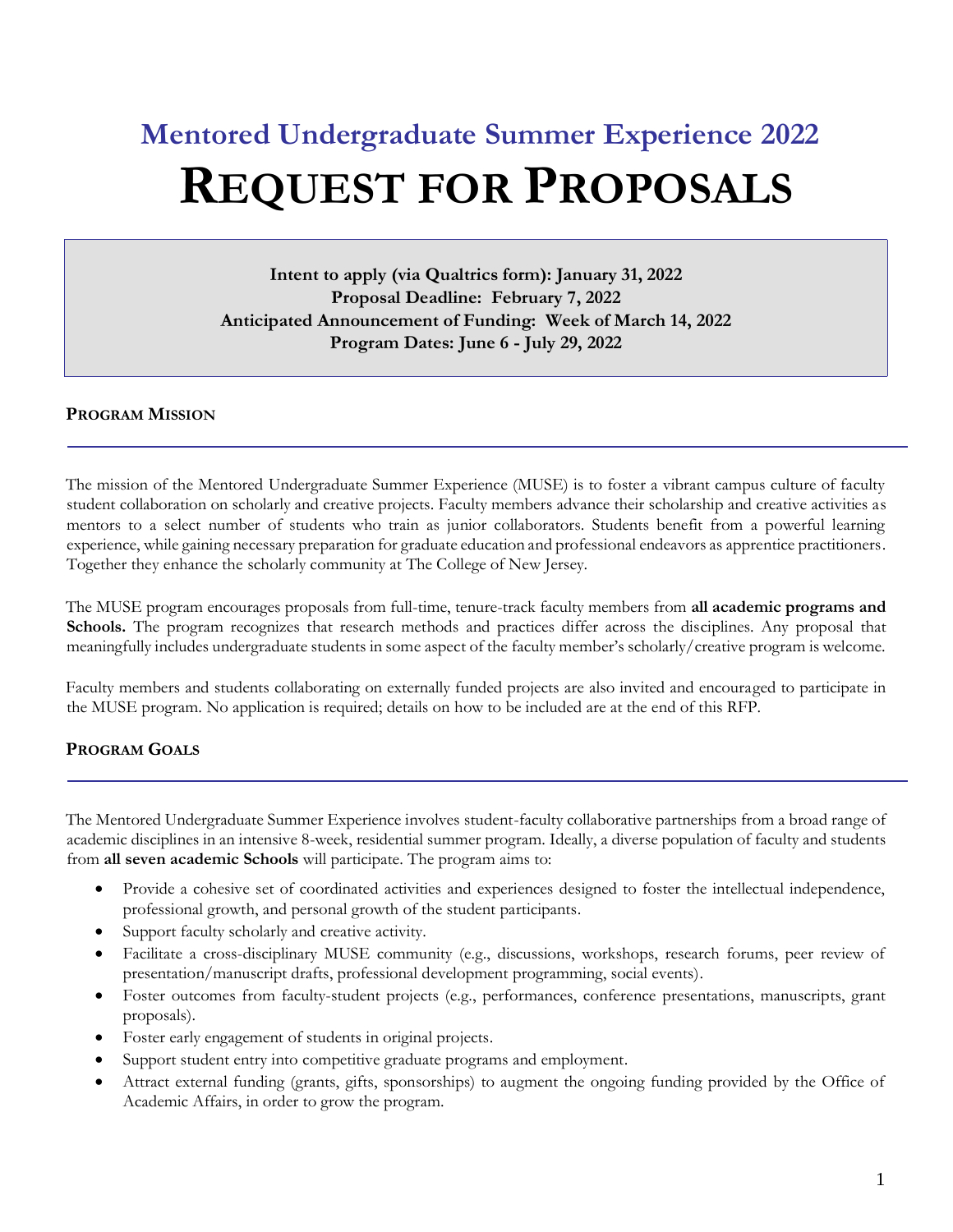# **TYPES OF PROJECTS**

Successful MUSE projects in past years have engaged students in the scholarly/creative program of faculty members from a wide variety of disciplines across The College of New Jersey. The manner in which these collaborations have taken place has reflected the diversity of scholarly/creative practices in the disciplines. For examples, refer to the MUSE section of the faculty-student collaboration web site, which includes summaries of past projects [\(http://fscollab.pages.tcnj.edu/muse\).](http://fscollab.pages.tcnj.edu/muse) Applications can propose any project that will support the faculty member's scholarly/creative program while also fostering student learning and intellectual independence. Each project may enlist up to two students.

#### **PROGRAM STRUCTURE**

**Timeline:** The 2022 MUSE program will begin on June 6 and run through July 29, 2022. Faculty and students should be available to train collaboratively during the majority of this 8-week time period and generally should not plan extended absences from campus during the program. However, some projects may require extensive off-campus training; this should be explained in the proposal and, when possible, an effort should be made by the faculty member and student(s) to be on campus regularly for community activities.

**Faculty:** Faculty mentors will receive a stipend of \$1,250 to train their student collaborator(s) and may also apply for up to \$500 in project-related expenses. Mentors should plan to attend and participate in MUSE community activities as their schedules allow, and attend mentor meetings. Faculty mentors may teach summer classes; however, their schedule should provide ample time to advance the proposed project, deeply engage their student mentee(s), and participate in MUSE community activities. By February 1, 2023 funded faculty members are required to submit a brief report of their accomplishments during the MUSE program to the Co-Directors (fscollab@tcnj.edu). Faculty are also required to provide a pdf of their final MUSE poster or oral presentation for archiving at the R. Barbara Gitenstein Library's Institutional Repository. (*Note*: These materials will be made accessible online through the repository only if MUSE students sign a FERPA [Family Education Rights and Privacy Act] waiver form and consent to their release. By default, poster or oral presentations will be archived solely within the TCNJ network; mentors may elect to make these materials publicly available, at the mentor's request.) Information about uploading the poster/oral presentation will be sent to mentors at the end of the 2022 MUSE program.

**Students**: Students will train full-time with their faculty mentors for the 8-week period from June 6 - July 29, 2022. Students will receive a research stipend of \$3,000 plus eight weeks of on-campus housing (worth \$1784.24 per student for the eight weeks). MUSE students will be housed together and will have the opportunity to participate in community-building social activities and trips in the evenings and on weekends, coordinated by a student committee. Meals are not included (students may purchase meals in the Student Center and use kitchen facilities available in the residence hall and approved appliances in their rooms). The coordinated activities associated with housing are an important aspect of the MUSE community and program, so students are strongly encouraged to live on campus. However, some students may have reasons to opt out of the on-campus housing, in which case the student receives only the \$3,000 stipend. Because housing is a significant expense for the MUSE program, students who request the on-campus housing must fully intend to live on campus all week for the duration of the program. Students participating in MUSE will be required to 1) train full-time on their MUSE project during the 8-week period as agreed with their faculty mentor prior to the end of the spring semester, 2) participate in MUSE community activities when possible, 3) prepare a final abstract and deliver a presentation at TCNJ's annual MUSE Poster Session in the Fall of 2022, 4) deliver other department-based, school-based, and off-campus conference presentations as determined in consultation with their mentors, and 5) complete evaluations of their summer experience.

**Community Activities**: Students and mentors who receive funding are encouraged to participate in cross-disciplinary MUSE community activities as their project schedules allow. The Co-Directors of Faculty-Student Scholarly and Creative Collaborative Activity will be responsible for organizing these activities, with input from mentors and students. These activities will consist of: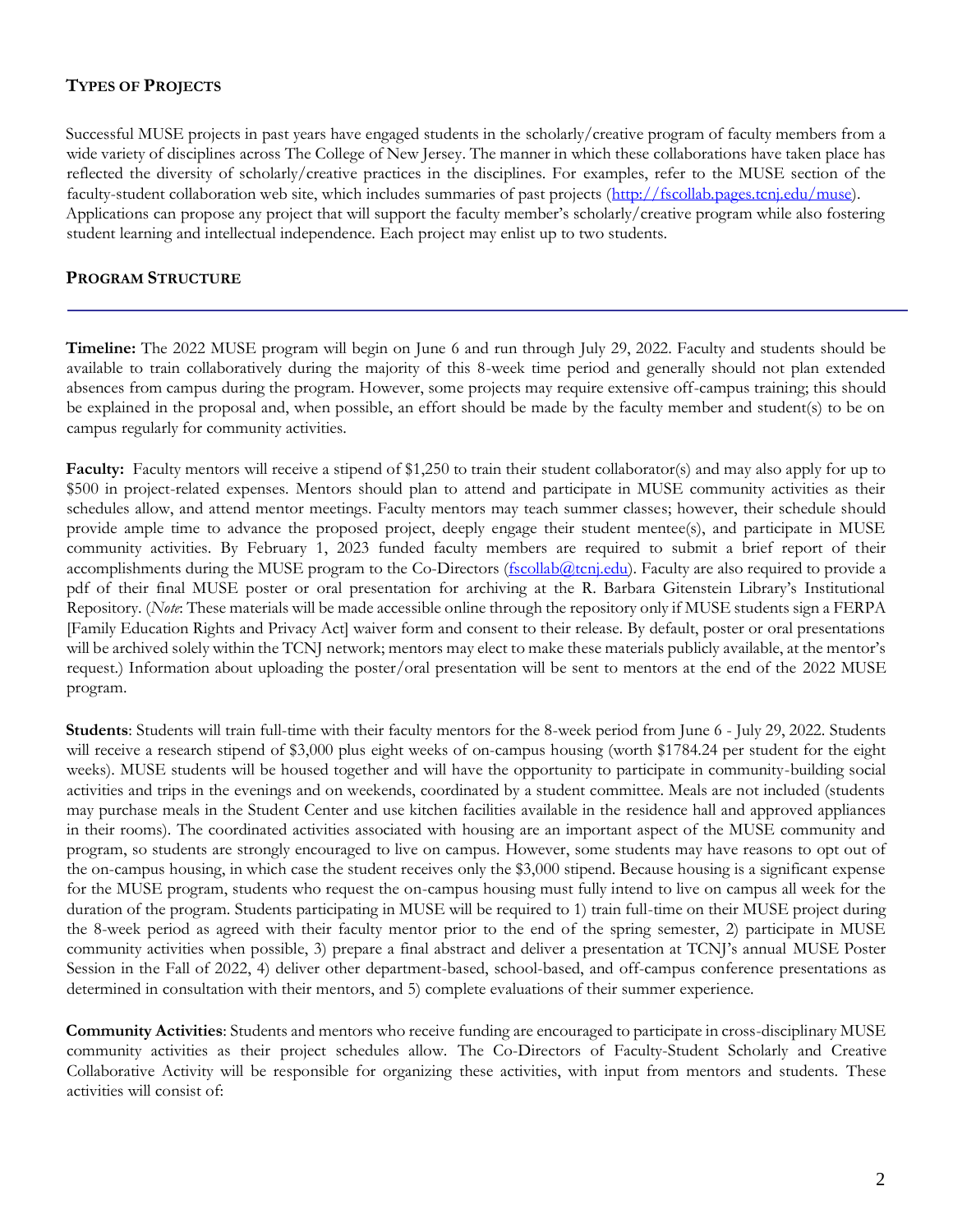- **Community Lunches:** The community will meet for presentations and discussions over lunch (provided) on general topics such as networking, resume preparation, publicity, awards, and presentations to a lay audience. Participation at the opening and closing lunches are strongly encouraged (Monday, June 6, 2022, and Thursday, July 28, 2022).
- **Informal Meetings:** Funding will be provided to purchase group breakfast so that related fields can meet on a weekly basis to discuss their needs and issues (tentatively Wednesdays at 9:00 am). The discussions, developed by the participants, can include topics such as reading the primary literature, writing, ethics, graduate schools, poster preparation, and careers.
- **Networking Activities:** Opportunities to network with no particular learning agenda, such as ice cream socials, sports, and weekend/evening activities. Activities will be planned just for students, just for faculty, and community-wide.
- **End-of-program celebration:** Students will present their scholarly achievements at a campus-wide poster session at some point during the first three weeks of Fall Semester (Tentatively, September 13, 2022 from 12:30 to 1:30 pm in BSC 100).
- **Post-program event:** An opportunity during the following academic year to reunite and publicize MUSE projects in the greater TCNJ community.

#### **APPLICATION PROCESS**

**NEW in 2022-** Each Faculty applicant seeking MUSE funding [must indicate via this form that they intend to apply for the](https://tcnj.co1.qualtrics.com/jfe/form/SV_bNn0cFrxiGwaiyy)  [MUSE 2022 program.](https://tcnj.co1.qualtrics.com/jfe/form/SV_bNn0cFrxiGwaiyy) Applicants must do so no later than January 31, 2022 so that Academic Affairs can create a MUSE application case for the applicant in Faculty Process.

- When you application case is created, the Faculty Process system will email you a notice (within 3 business days of completing the above form) that you have a "case available", which means that you can access and upload your materials to Faculty Process before the February 7, 2022 deadline (by 11:59 pm).
- [Help for using Faculty Process, including video tutorials, is posted on the Academic Affairs website.](https://academicaffairs.tcnj.edu/help-for-using-faculty-process/)
- You are required to upload all materials (Project and Learning Plan, Faculty Vita, Budget, Student Application(s) and if applicable, Past MUSE award reports and budget/budget justification – all in pdf format), and complete the Cover Page form (details listed on page 5) in Faculty Process **no later than 11:59 pm on February 7, 2022.**
- **Application materials that have not been submitted via Faculty Process by the February 7, 2022 deadline will not be reviewed.**

Prior to the submission, the faculty will select the participating students, and append the selected student application materials to the faculty proposal. Therefore, the process has two steps: 1) selection of students by the faculty, and 2) submission of the complete proposal.

A variety of funded proposals are available for viewing at [http://fscollab.pages.tcnj.edu/muse.](http://fscollab.pages.tcnj.edu/muse) Announcements regarding MUSE information sessions for faculty and students will be forthcoming.

In addition, the MUSE Co-Directors, Tracy Kress and John Leonard, will be available for faculty proposal consultation by appointment [\(kress@tcnj.edu](mailto:kress@tcnj.edu) or [leonardj@tcnj.edu\)](mailto:leonardj@tcnj.edu).

#### **Step 1. Selection of students by faculty**

Each Department with faculty members who are interested in participating in MUSE should determine a method for recruiting and selecting students. It should be fair, equitable, and mindful of student diversity (e.g., in terms of number of years at TCNJ, gender, race/ethnicity, and/or underrepresented in the field or discipline) while also providing excellent matches between faculty and student interests. In some cases, an individual faculty member will wish to collaborate with a particular student; in other cases, the opportunity will be open to any student, and the faculty will need to select from a group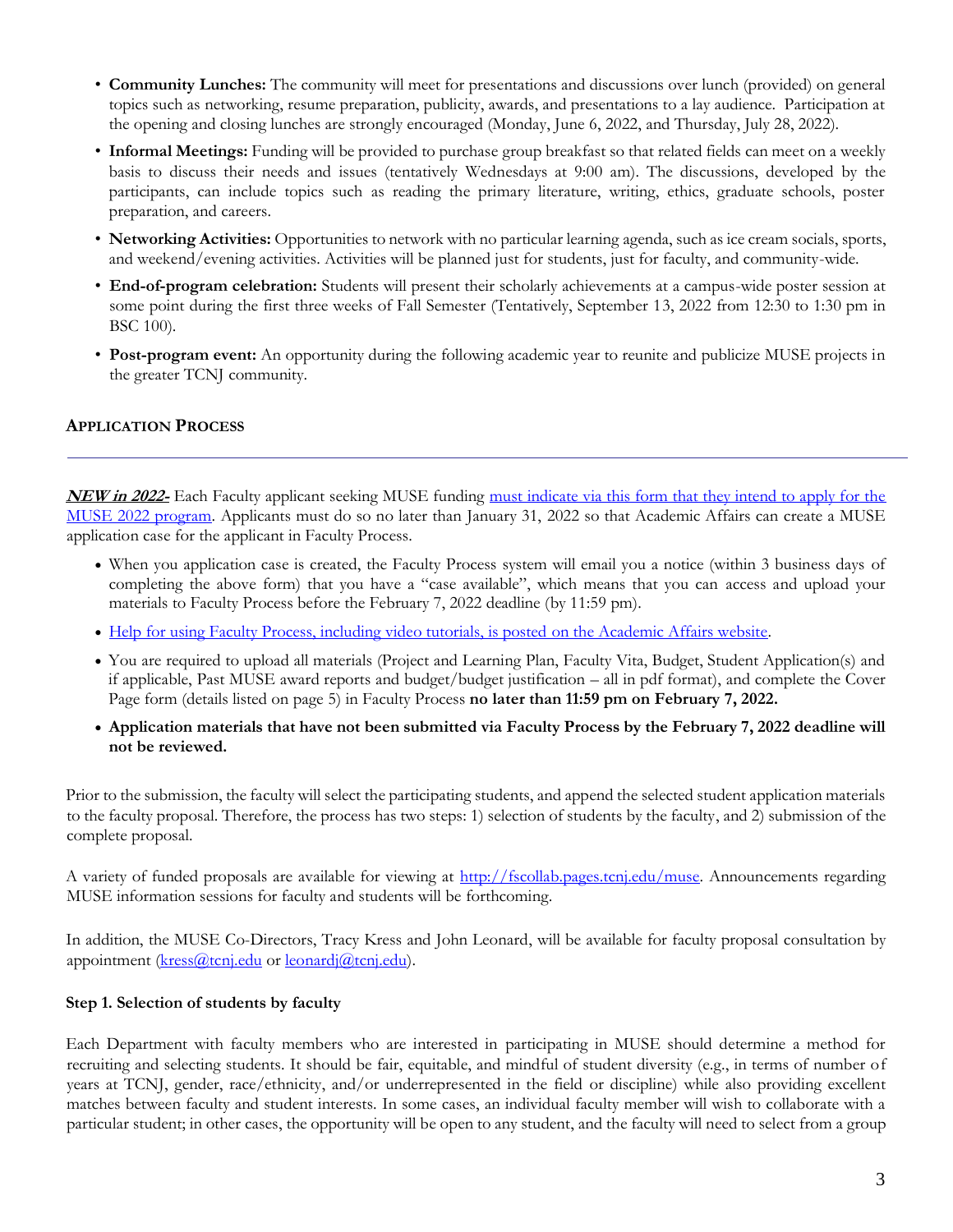of student applicants. In either case, the student(s) must complete the *Student Application*. The faculty mentors can use this application either to confirm the pre-selected students' readiness for the summer project or as the basis for selection. Selection criteria must include qualifications and interests of the student(s) and readiness for a full-immersion experience. Mentor(s) and student(s) should discuss their expectations and how they will interact during the summer. MUSE is appropriate as a first collaborative experience for students, so participation by rising sophomores is encouraged. If two students are requested for a project, it may be very effective to include a more experienced student who can peer-mentor a less experienced student. Grade information should be used only to confirm that a student has a 2.0 or higher GPA, not as a primary criterion for selection. [**Note:** students should be committed to participation if they are selected. However, in the event that a student's plans change and a different student must be chosen by the faculty mentor as a replacement, the new student's application must be forwarded to the MUSE Co-Directors (fscollab@tcnj.edu) immediately].

#### **Student Application**

- Student information: name, email address, PAWS ID, major, year in school, number of completed course credits, expected graduation date, and overall GPA and in-major GPA (minimum 2.0 required for both), and whether or not on-campus housing is requested.
- Student statement: (One single-spaced page per student maximum, 1-inch margins, Times New Roman 12-pt. font). Each student should prepare and submit a brief description that addresses: 1) how participation in MUSE will contribute to the student's academic and career goals; 2) the student's qualifications to train on the project as a junior collaborator; 3) the student's related experience in the classroom, lab, or studio, and/or in past research, internships, practicums, competitions, or performances, 4) what (if any) relevant discussions the student has had with the faculty mentor about the project and mentoring plan; and 5) an explanation of the student's interest in the specific project (for applications in which the student is pre-selected by a particular faculty applicant).

**Step 2. Faculty Proposal and Submission**. Be sure to fill in the [form to indicate your intent to apply for the MUSE 2022](https://tcnj.co1.qualtrics.com/jfe/form/SV_bNn0cFrxiGwaiyy)  [program](https://tcnj.co1.qualtrics.com/jfe/form/SV_bNn0cFrxiGwaiyy) by January 31st, 2022. You will receive notification via email when a Faculty Process "case" has been created for you in Faculty Process. You must submit your proposal to Faculty Process by February 7th, 2022. The proposal must follow this format: *Incomplete submissions will not be reviewed.* 

- **A. Project and Learning Plan**: Up to two single-spaced pages maximum per proposal (proposals that include more than one specific project are still limited to two pages total), 1-inch margins, Times New Roman 12-pt. font, with three titled sections:
	- **1. Intellectual Merit** Describe the ideas, goals, and methods of the scholarly/creative project(s) you and your student(s) will be conducting, its importance to your discipline, and an indication of the eventual scholarly/creative outcomes of the project. Explain the feasibility of doing this training within the eight-week program (a timeline may be helpful). If the project is related to an externally funded project, explain how additional MUSE funding is necessary and will enhance the project. If the project is separate but related to that of another faculty member who is applying to MUSE, highlight the connection between the related projects. The proposal will be read by colleagues who are not specialists in your discipline, so be certain to use nontechnical language that is accessible to any educated lay person; this will benefit your review.
	- **2. Role of Student(s) and Mentor** Describe, *in detail*, the nature of student engagement in the project(s), the relationship between the mentor's scholarly and creative agenda and the student's project, the learning objectives for the student, and relevant mentoring approaches and strategies to be used to achieve the learning and scholarly/creative objectives. Please be as specific as possible about the scope of student activities and skills that will be developed during the summer experience. No one model for faculty-student collaboration is expected, since the models will vary across the various disciplines; however, the mentor must clearly explain how the proposed model will work, is appropriate for the particular discipline, and will deeply engage the student(s) for the eight-week program. Please provide a rationale for why one or two students are requested. If more than one student is requested, the faculty mentor must justify how the project(s) is/are significantly enhanced by the participation of multiple students.
	- **3. Broader Impacts** To the best of their ability, faculty should *clearly explain* how participation in the summer program will be a pivotal experience for the faculty mentor and/or student(s), and/or will diversify faculty-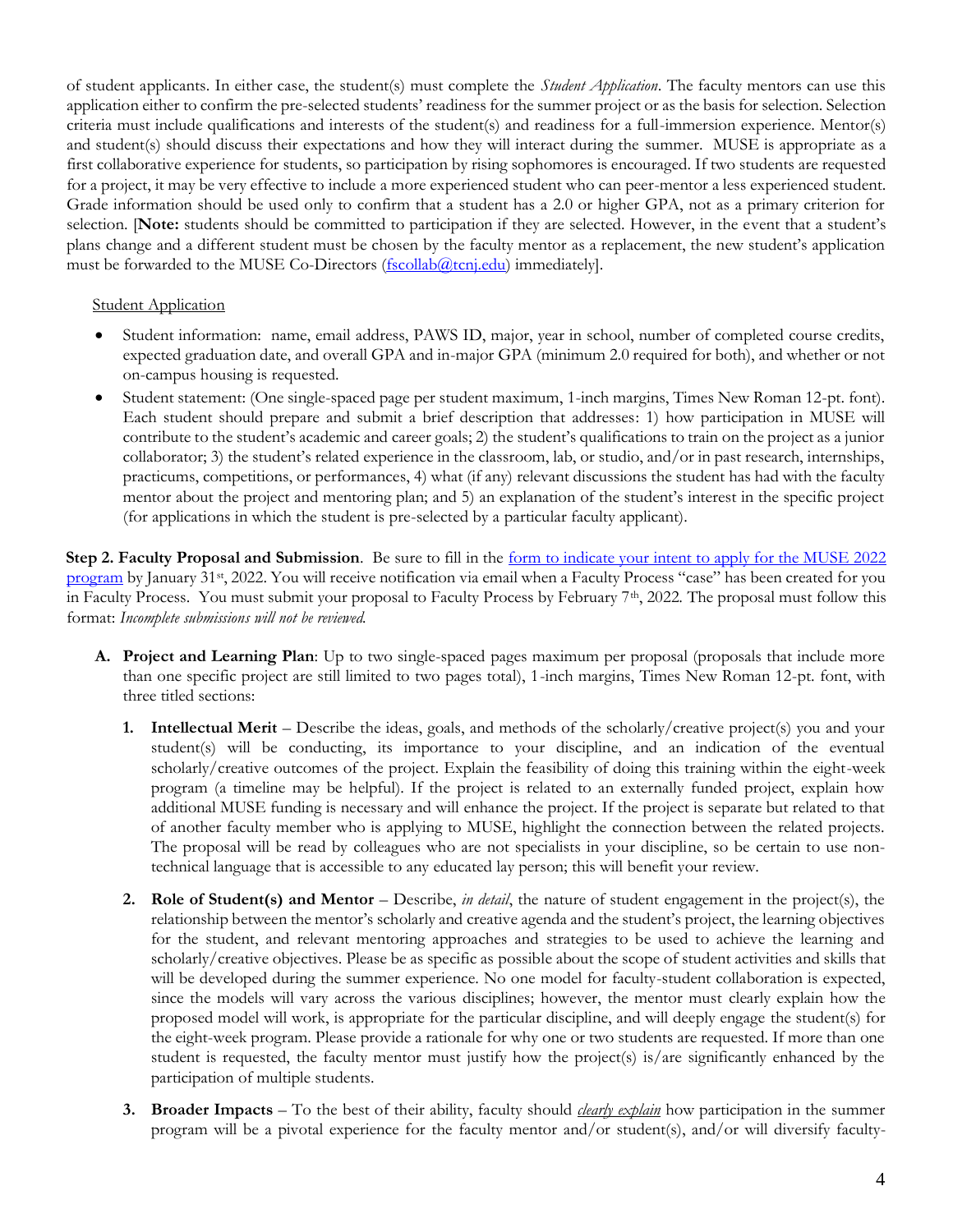student collaboration at TCNJ by broadening participation. Examples of impacts to be considered for discussion include whether:

- the faculty applicant is newly engaging or re-engaging in mentorship of students at TCNJ OR is reengaging in scholarship/creative activity after a period of relative inactivity
- the faculty member is pre-tenure
- the student is from a group underrepresented in the discipline
- the student is from a group underrepresented at the College
- the student is from a group underrepresented in MUSE
- the student is a first-generation college student
- the faculty-student collaboration in this discipline is underrepresented in past MUSE programs
- the faculty member did not receive MUSE funding last year
- **4. If applicable, Special Instructions for Collaborative, Inter- or Multi-disciplinary Projects:** Multiple faculty members who are proposing to engage collaboratively on a single interdisciplinary or multidisciplinary project should submit one joint proposal that follows the format described above, with these alterations:
	- The Cover Page must include the information for each collaborating faculty member,
	- The Project and Learning Plan may be up to three pages, and must include an additional section IV (within the 3-page limit) describing the collaborative nature of the project, including the specific, necessary roles of each faculty member and their students, and how the faculty members will jointly mentor the student(s). As with single-faculty projects, joint projects are limited to two students.

#### **Additional Required Items**:

- **B. Faculty Vita:** Provide a professional CV of scholarly and creative work, and *specifically highlight* information about experience and outcomes in mentoring students in scholarly/creative activity.
- **C. Budget:** Provide a brief itemized budget, as follows:
	- Student stipend: \$3000 per student
	- Student housing, if requested: \$1,732.24 per student.
	- Number of faculty stipends: \$1,250 either 1 if single PI or 2 if it is a collaborative project (note the stipend for a faculty member is the same regardless of the number of students sponsored).
	- Project-related expenses (supplies, equipment, books, travel etc.): An itemized list with brief justification must be provided. The amount is not to exceed \$500 total. Poster printing costs are NOT included in this budget; the MUSE program will cover the cost of poster printing.
- **D. Past MUSE award reports:** (one single-spaced page maximum per project, 1-inch margins, Times New Roman 12 pt. font). Include your last two MUSE reports. Provide a brief report of the accomplishments related to the award(s), in non-technical language. These may include details about presentations, performances, reports, manuscripts submitted/accepted for publication that are co-authored with MUSE students, as well as information on student application/acceptance to other internships, graduate school, continued research involvement (e.g., senior thesis), competitions, fellowships and awards.
- **E. Student Application(s)** (one or two per faculty member)
- **F. Cover page form in Faculty Process**: you are required to complete an electronic form which includes the following information: name, faculty email, professional title, tenure status, number of years at TCNJ, department, title(s) of project(s), names of student collaborator(s) (1-2), email address(es) of student(s), requested dollar amount, whether approval by IACUC (certain animal studies) or IRB (human subjects) is needed, and date of most recent MUSE award funded by Academic Affairs. [NOTE: notice of IACUC or IRB approval should be forwarded to the MUSE Co-Directors (fscollab@tcnj.edu), by May 17, 2022].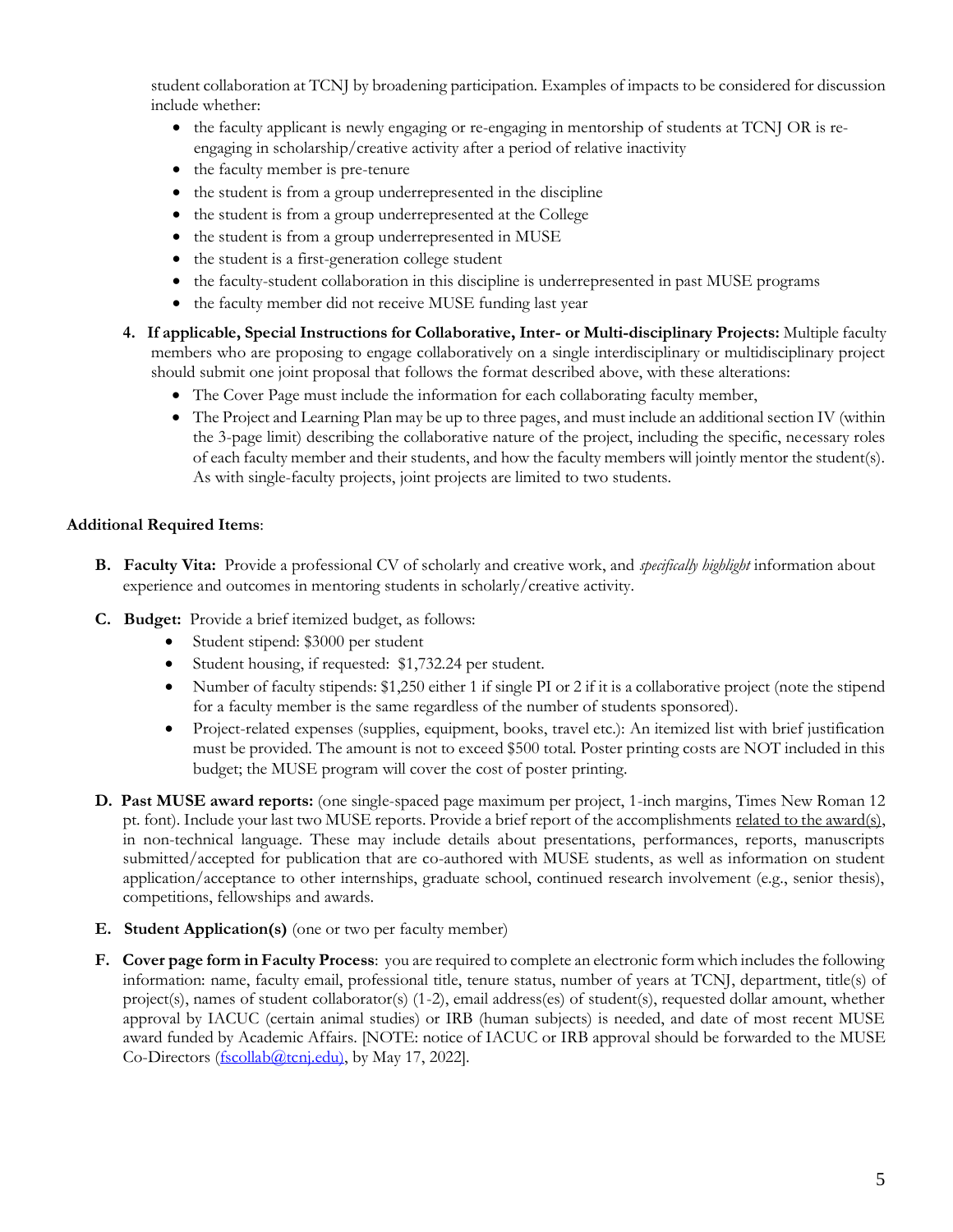#### **PROPOSAL REVIEW**

#### **Review Process:**

Submitted proposals from faculty members will be reviewed and evaluated by the interdisciplinary MUSE Proposal Review Committee, which is an all-faculty committee consisting of the faculty members of the Mentored Research and Internships Council (MRIC) and five additional MUSE faculty alumni chosen by the Faculty Senate Executive Board from a list provided by the Co-Directors of Faculty-Student Research and Creative Activity. It is chaired by the Co-Directors of Faculty-Student Scholarly and Creative Collaborative Activity and MUSE, Tracy Kress and John Leonard, and strives to include faculty representation from each School. The current MRIC members include Salika Lawrence (School of Education), Ting Sun (School of Business), Sylvia Twersky (School of Nursing, Health, and Exercise Science), Matthew Mizuhara (School of Science), Tracy Kress (School of Science), John Leonard (School of Art and Communication) and to-be-named former MRIC members and or previous MUSE awardees.

Applications from MUSE Proposal Review Committee members will be reviewed by an ad-hoc committee to be assembled by the Provost, composed of past Faculty-Student Collaboration Committee members and previous MUSE awardees.

The Co-Directors will present the committee's evaluations to the Provost, who will award funding based on the MUSE Proposal Review Committee's evaluations and the available budget.

#### **Review Criteria:**

Each proposal will be reviewed based on intellectual merit and feasibility of the project, the degree of student engagement, broader impacts, and the qualifications of the faculty applicant and past accomplishments in mentoring students. The evaluation rubric that will be used by the committee can be found on the last page of this document; *all applicants are advised to consider the rubric as they prepare their proposals.* Prior to the review process, the MRIC and the ad-hoc committee will conduct a norming process to help standardize the members' approaches to scoring.

# **EXTERNALLY FUNDED PROJECTS**

Faculty and students who will be training collaboratively on externally funded projects in the summer of 2022 are encouraged to participate fully in the MUSE community. No proposal is necessary; however, the Co-Directors of Faculty-Student Scholarly and Creative Collaborative Activity should be informed of the activity in a timely manner for planning purposes. If the student(s) are to be housed on-campus they will be housed with the MUSE-funded students (but housing must be paid by the external funding), and all externally funded students and faculty are encouraged to participate in coordinated community activities and the end-of-program event. The faculty project director for externally funded projects should provide the following information to the MUSE Co-Directors (fscollab@tcnj.edu; subject line: "externally funded MUSE project"), by March 25, 2022 or as soon as possible thereafter:

- Title of the project, beginning and end dates
- Source of funding
- The names and departments of all participating faculty
- For each student: name, email address, PAWS ID, and whether the student will be housed on-campus.